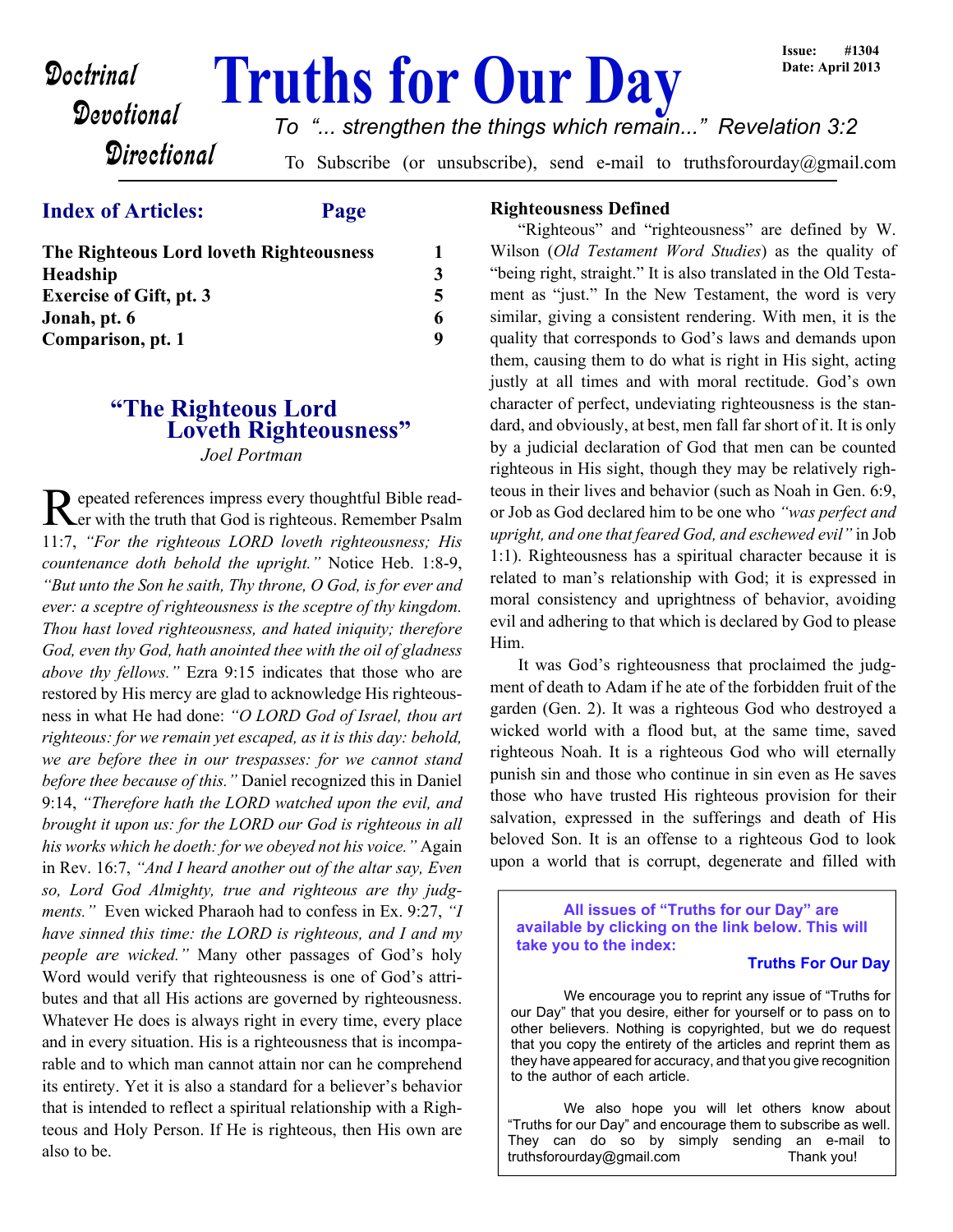unrighteousness (Rom. 1:18, 29). He declares that *"there is none righteous, no not one,"* (Ps. 14:1-3, 53:1-3, Rom. 3:10). His is a perfectly righteous and accurate assessment, evaluating man's condition from the standpoint of perfect righteousness.

#### **Righteousness in a Nation**

God declares that *"Righteousness exalteth a nation, but sin is a reproach to any people,"* (Prov. 14:34). Some degree of unrighteousness has always prevailed among mankind by virtue of the innate sinfulness of men. However, when this is the norm, when unrighteousness is accepted,

and when doing right before God is for His judgment. The flood of God's judgment came upon a world where *"God saw that the wickedness of man was great in the earth, and that every imagination of the thoughts of his heart*

*was only evil continually,"* (Gen. 6:5) and that it *"was corrupt; for all flesh had corrupted his way upon the earth,"* (6:12). When Habakkuk objected to God's using the sinful nation of the Chaldeans to punish His unrighteous people, Israel, God revealed to him that He would also judge that nation for their evil (Hab. 1:12-13, 2:5-8). God traces the downward decline of mankind in Romans 1:18- 32, showing that those who reject the knowledge of God and His ways find it impossible to retain or maintain a standard of morality or decency until we read in Rom. 3:10, *"There is none righteous, no, not one."* When Israel forsook the knowledge of God and obedience to His truth, their moral condition degenerated correspondingly, until they were as bad or worse than the heathen nations around them. No nation or people can truly prosper socially, morally, economically or politically when unrighteousness permeates that society, influences its government, and dictates its decisions. Isaiah's lament (Isa. 59.14) was *"And judgment is turned away backward, and justice standeth afar off: for truth is fallen in the street, and equity cannot enter."* That lament was repeated numerous times as faithful prophets cried out against the evil of the people, though it was masked by outward religious hypocrisy.

There are those who would have, at one time, called the United States a "Christian nation," (even though it never truly was). At the least, however, there was a time when those righteous principles were recognized to have value and importance, when the Bible was acknowledged and revered to some extent, and when that standard was brought to bear on actions according to or contrary to it. However, in our day, it is evident that those conditions and attitudes no longer prevail. Sin is tolerated, nay, is promoted in its various forms, whether in the promotion of lifestyles that are contrary to Scripture, in "marriages" that are an abomination to God, or even in devious business and governmental dealings that are not righteous. When universities have seminars to teach and promote deviant immoral practices, we are in an unrighteous nation. When governments pass laws to protect and encourage such activities, or when courts uphold laws that are contrary to the moral and spiritual well-being of a people, we are in an unrighteous

> nation. When religious leaders promote and teach that such behavior is acceptable (according to their interpretation of the HOLY Bible), it is unrighteous. Other unrighteous conditions and actions that characterize our world could be enumerated, but space wouldn't allow it. and We need

not expect that such conditions will improve, for Paul warns Timothy that *"in the last days perilous times shall come. For men shall be lovers of their own selves, covetous, boasters, proud, blasphemers, disobedient to parents, unthankful, unholy, Without natural affection, trucebreakers, false accusers, incontinent, fierce, despisers of those that are good, Traitors, heady, highminded, lovers of pleasures more than lovers of God;"* (2 Tim. 3:1-4). And in 2 Tim. 3:13, *"But evil men and seducers shall wax worse and worse, deceiving, and being deceived."*

God hates all unrighteousness, and though we, as believers in Christ, are in such a world, we are commanded not to partake of any form of it (2 Cor. 6:14-18). The repeated call of God is for His people to stand apart in exercised separation from all evil, having no close association with it. Interactions with a corrupt, unrighteous world must be evaluated by each believer to determine whether any association will contribute to personal righteousness or if it will detract from it. Sadly, many believers are living so close to the world that they can hardly distinguish what is a necessary involvement and what is bringing ruin to their lives and testimonies. Corinthian conditions are normal in our world today, and though we are never called upon to change the world, we not to be *"conformed to the world, but be transformed by the renewing of your mind"* (Rom. 12:1-2). Is it conformation when one is occupied with the world's entertainment, be it on a TV or with videos? Is it conformation when saints are found in sports arenas with the multitudes of others who avidly pursue those activities?

denied, rejected, and ridiculed, a condi-**No nation or people can truly pros**tion exists that displeases God and calls **per socially, morally, economically or politically when unrighteousness permeates that society, influences its government, and dictates its decisions.**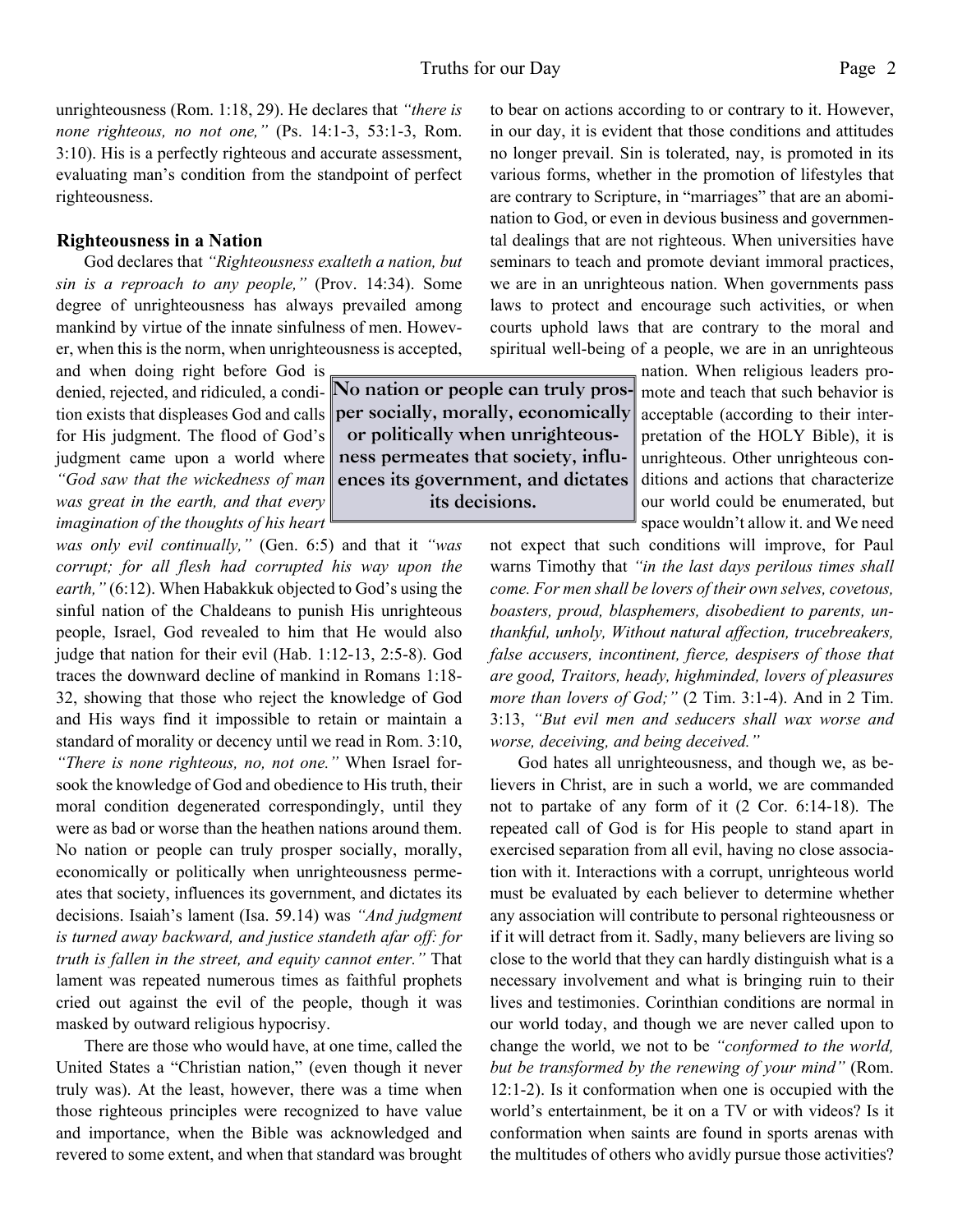The environment is contrary to godliness and it can have an erosive effect on a Christian. Are not these things contributing to the unrighteousness that seems to be rising among us? An elder actually told me that he learned that when a group of young people went together to a Bible conference, they pooled a certain amount of money to pay for speeding tickets on the way. Is this righteous or unrighteous? The world is pressing us into its unrighteous mold, and it is having a detrimental effect on Christians and assemblies.

#### **Longed-for Righteousness**

This prevailing unrighteousness is only another feature that increases the longing of saints for the coming of the Lord. We not only refer to the rapture of the church, that imminent deliverance out of an evil world that we anticipate at any moment, but also to the anticipated coming of our Lord in power and glory, when He will establish righteousness in the earth. Then *"the earth shall be full of the knowledge of the Lord, as the waters cover the sea,"* (Isa. 11:9). Then *"truth shall spring out of the earth; and righteousness shall look down from heaven,"* (Ps. 85:11). Then there will be the *"new heavens and a new earth, wherein dwelleth righteousness."* (2 Pet. 3:13).

*(continued)*

**Men may spurn our appeals, reject our message, oppose our arguments, despise our persons, but they are helpless against our prayers.**

-- J. Sidlow Baxter

# **Headship**

*Larry Steers, Toronto, CA* 1Cor.1:2, 11:2-16

The "church of God" (1 Cor. 1:2) is a spiritual house. Yet<br>there are seven tangible items associated with the he "church of God" (1 Cor. 1:2) is a spiritual house. Yet house, the assembly. There is the Word of God, water for believer's baptism, bread and a cup for the Lord's Supper, the hair of both brethren and sisters in 1Cor.11, and the head covering in the same chapter. The purpose of this article is to consider the head covering.

 There were two groups of people residing in the ancient city of Corinth before the Apostle Paul arrived and the Gospel was proclaimed. Dwelling in Corinth were Jews and Gentiles.

 On the Sabbath the Jews of the city would make their way to the synagogue which represented the focal point of their lives. Their culture, family and friends were associated with the synagogue.

 The Gentiles frequented the idol's temple. While there were many idolatrous temples in the city one was well known. The Temple of Aphrodite, the Greek goddess of love, was situated on the Acrocorinth. At 1886 feet above sea level, this was the highest point of land in Corinth. On any day of the year Gentile idolaters would make their way to this temple or one of the other idolatrous temples to pray, sacrifice and feast before a dumb idol.

 The Gospel of the grace of God reached into the darkness of wicked Corinth. Jews and Gentiles were saved and taught the truth of God. What a tremendous privilege for these new converts, to sit at the feet of Paul for a year and six months (Acts 18:11) and listen to the exposition of spiritual truth. A precious moment arrived when a company of believers gathered in the Lord's Name to break bread for the first time. It must have touched the heart of Paul when he looked over those assembled on that first occasion for he wrote later after reminding the Corinthians of some of the grossest of sins (1 Cor. 6:9-10), *"And such were some of you"* (1Cor. 6:11). This newly planted assembly was composed of saved Jews and Gentiles. Now Paul could write that at Corinth there was not only Jew and Gentile but also "the church of God" (1 Cor. 10:32).

 For the saved Jew to identify with "the church of God" would be a costly step. He could no longer associate with the synagogue where the Lord whom they now loved was despised and rejected. To continue in the synagogue they would be like the blind man to whom the Lord restored sight (John 9:3) and who was cast out. Their only alternative was to seek fellowship "outside the camp" (Heb. 13:13) with the newly formed assembly.

 For the saved Gentile the idol's temple was an evil place. Idolatry and immorality are twins. There were a thousand harlots identified with the temple of Aphrodite. They could no longer be found frequenting such a place. The only alternative was to forsake their friends and the old way of life, and at a great cost become members of the church of God.

#### **Demonstration of Headship**

 Among the many precious truths which had been taught at Corinth was the doctrine of headship. The Jewish man who always covered his head in the synagogue would now remove the yarmulke in the assembly. That covering represented his culture and meant very much to him. The Jewish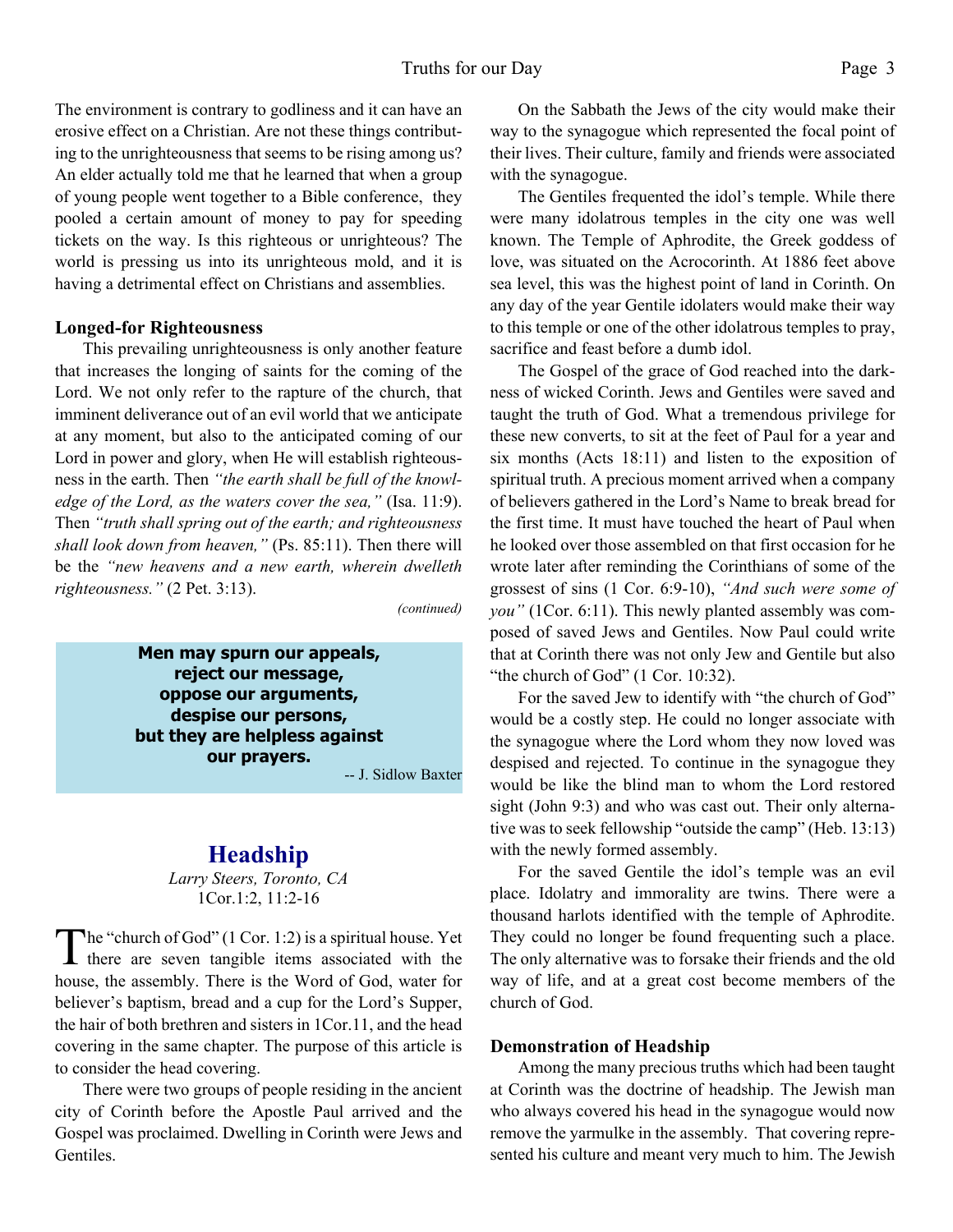woman who may never have covered her head in the synagogue must now veil herself. They would be disowned, mocked, and ridiculed by other Jews for forsaking the ancient religion of their fathers. However culture must give way to scriptural practice.

 The Gentile woman never wore a head covering in the idol's temple. Now, she would look strange to other Corinthians when she made her way to the gatherings of the assembly with covered head.

 Why must the sister cover her head and the brother have no head covering? Is this simply tradition as some affirm or just Paul's ideas? Some today suggest the head covering is optional and it is the prerogative of a sister to choose. When the Word of God is so clear and definite, why do we see this truth set aside by many? Is there a sense of less embarrassment to wait until entering the hall before covering the head? It was very real and precious in Corinth to identify themselves with the Lord outside the camp (Heb. 13:13) which was, for the Jew, outside the old religious system and for the Gentile, outside the idolatrous immorality of Corinth.

Why has the man been given this solemn responsibility as the head? Some would immediately suggest it is because God is sovereign. While this is true, there are other reasons.

# **Headship Implies Authority and Subjection to Authority**

 It was to the first-created one that God gave authority and headship. Adam had this responsibility before

Eve was created. As a demonstration of Adam's headship God brought the living creatures to Adam who had responsibility to name them *"and whatsoever Adam called every living creature, that was the name thereof"* (Gen. 2:19).

As the head of the garden Adam was responsible to his Creator for the word of God with which he was entrusted. He could freely eat of every tree of the garden except the tree of the knowledge of good and evil. Authority and headship was given to Adam and after God created Eve she was to be in subjection to God's invested authority. The great truth of headship is a fundamental principle initiated by God as the order of His creation in Genesis chapter 2 and is valid today.

 Eve sinned by taking the fruit of the forbidden tree. But her act has even greater significance as she disobeyed not only Adam but her God. As the head Adam is held responsible, for the scriptures make it abundantly clear, *"Wherefore as by one man (Adam, not Eve) sin entered into the*

*world."* Adam allowed Eve to usurp his headship.

#### **Key Verse: 1 Cor. 11:3**

*"The man is the head of the woman."* This expresses a universal truth which has never been annulled. Why is the man the head? Because he was first created and there was no woman to fulfill this responsibility. It must be further noted in 1 Cor. 1:8 that *"the man is not of the woman."* Only one man ever lived of whom this would have been true and that was Adam. Every other man born into this world has a mother. Note in the same verse *"but the woman of the man."* The only woman who is of the man is Eve. The great truth of headship was God's required order from the beginning

#### **Headship Never Implies Inequality**

 Note again that in 1 Cor. 11:3 *"the head of Christ is God."* Our Lord was never less than God. He *"thought it not robbery to be equal with God"* (Phil. 2:6), but during His sojourn here on earth He willingly took a place of subjection to God as head. Nor does headship in any way suggest inferiority. Headship as taught by the Spirit of God in 1 Cor. 11 does not imply that a sister in the assembly is in any way inferior to a brother. All have their place in

manifestation of God's order.

## **Practical Manifestations of Headship**

 1 Cor. 11 teaches the manifestation of this vital truth in the assembly by the physical head of both the brother and the

sister.

God is now teaching other angels the truth of headship by that which is displayed in the gatherings of the assembly.

> The physical head of the sister is symbolic of her spiritual head, which is the man. We are taught that the woman is the glory of the man in verse 7. All that the brother has accomplished in earthly pursuits, his glory, has no place in the assembly. He leaves all of this at the door. The sister covers her head indicating her subjection to her head, the man, but also that nothing of man has a place in the gathered company. It is veiled, not seen, as indicated by the sister's covered head. We are reminded by the sisters' covered heads that *"That in all things He must have the pre-eminence"* (Col. 1:18).

> Also, for the sister, her covered head, which indicates her subjection to the man as her spiritual head, also displays an attitude of Christ likeness. As Christ was subject to God, she is subject to the man.

> It is essential to note that the teaching of 1 Cor. 11 is not the relationship between a husband and wife. This is clearly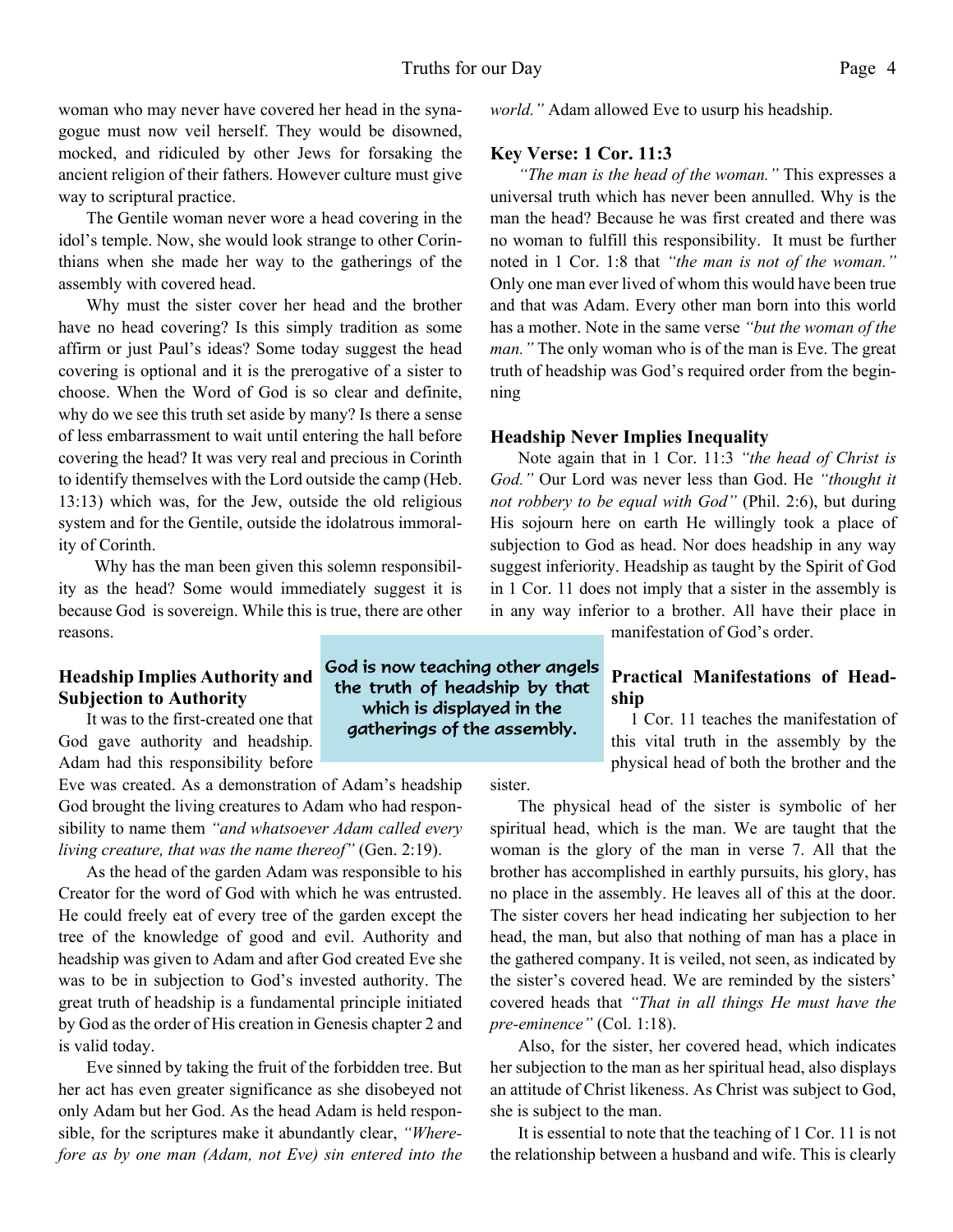taught in other passages of scripture (Eph.  $5:22 - 23$ , Col. 3:18, 1 Pet. 3:1). The unmarried sister is included in the display of headship. In verse 10 *"For this cause ought the woman to have power on her head"* is better rendered by Newberry "the sign of being under authority"

 But we must also carefully observe that "the head of every man is Christ" (1 Cor. 11:3). The man's physical head illustrates his spiritual head who is Christ. His uncovered head is a declaration of the exercise of the gathered company to proclaim to a dark and perishing world the unveiled glories of Christ.

How solemn the two fold warning in this chapter. First *"Every woman that prayeth or prophesieth with her head uncovered dishonoreth her head"* (verse 5). That is, the brother is dishonored, as his place of responsibility has been assumed by the woman, the same ground which Eve usurped in the Garden of Eden. But there is also a warning for the brother in verse 4 who may try to pray in an assembly gathering with a covered head. Christ is dishonored by His glories being symbolically veiled, a denial of the whole purpose of an assembly to sound out to this world the glories of Christ.

There is another solemn issue with the setting aside of God's purpose for the demonstrating of the truth of headship. *"For this cause ought the woman to have power (the sign that she is in subjection to authority) on her head because of the angels"* (verse 10). In 2 Peter 2, Peter is reminding us of teachers and prophets who rebelled against the truth of God. We are told in verse 4 *"For if God spared not the angels that sinned, but cast them down to hell and delivered them into chains of darkness to be reserved unto judgement."* The fall of Babylon in Isaiah 14 is compared to the fall of Lucifer (Isa. 14:12 -15). Angels which rebelled against the supremacy of God were cast down to hell. God is now teaching other angels the truth of headship by that which is displayed in the gatherings of the assembly.

# **Exercise of Gift, pt. 2**

*William Rogers (excerpted from "Notes on St. Paul's First Epistle to the Corinthians")*

The various mistakes in the exercise of gift, to which we have drawn attention, are all clearly illustrated by the he various mistakes in the exercise of gift, to which we Apostle's references, here in 1 Cor. 12, to the members of our bodies. Each of these has its own function, or as we may call it, gift, which another member cannot perform SO well, and indeed in many cases cannot perform at all. Should a member from any cause cease to function, all the body suffers as a result.

 If these points were given due consideration, it would save us from the foolish ideas already mentioned, which cause brethren, and at times sisters also, to take it upon them to exercise gifts that they do not possess. And on the other hand it would deliver us from the slothful spirit manifested. by so many, who say, "I am not gifted," and thus find excuse for showing no spiritual activity.

 All, as Paul shows us, are not prophets or teachers, but all, as members of the Body, have their own place and use. Will it not stir me up to deep soul exercise about my responsibility before the Lord, if I realize that there is something for me to do, some function to perform, which none other can do so suitably? If 1 neglect it, all the members suffer loss, but myself most of all. A part of the human body which is never exercised becomes atrophied and useless. Would it be going too far to say that many of God's people have got into a condition something like this, simply through lack of spiritual exercise?

 There are, we know, some learned men who would persuade us that certain organs in our bodies have no present use; but we who bow before the record given us in Genesis as to how God created man, are not likely to be convinced of this. Paul certainly did not believe it when he said, *"Those members . . . which seem to be more feeble are necessary,"* a statement that should be a message of comfort to many, and at the same time a call to action.

 In the parable of the Talents it was the man who had got least that failed to make use of what he did get, and so it usually is still. In our chapter it is the lesser gift in that, envying the greater, ceases to perform its own function. The foot (v. 15) says, *"Because I am not the hand I am not of the body,"* forgetting that, without it, the hand will not get to the spot where it can effectively do its work. The ear says, *"Because I am not the eye I am not of the body,"* ignoring the fact that it has power to gather up, in the body's service, what has been seen by a multitude of eyes the world over.

 On the other side the danger with what we may call the greater gifts is that of despising the lesser ones, and thus hindering their development. The eye (v. 21) in its foolish pride says to the hand, *"I have no need of thee"*; and the head in like manner to the feet, *"I have no need of you."* lt is just here that the love of ch. 13 steps in to put an end to the discord; for love on the one hand *"envieth not,"* and on the other *"vaunteth not itself"* (ch. 13. 4).

 In the early part of ch. 12 there are two tests of gifts and their exercise, that are of the utmost importance. The first,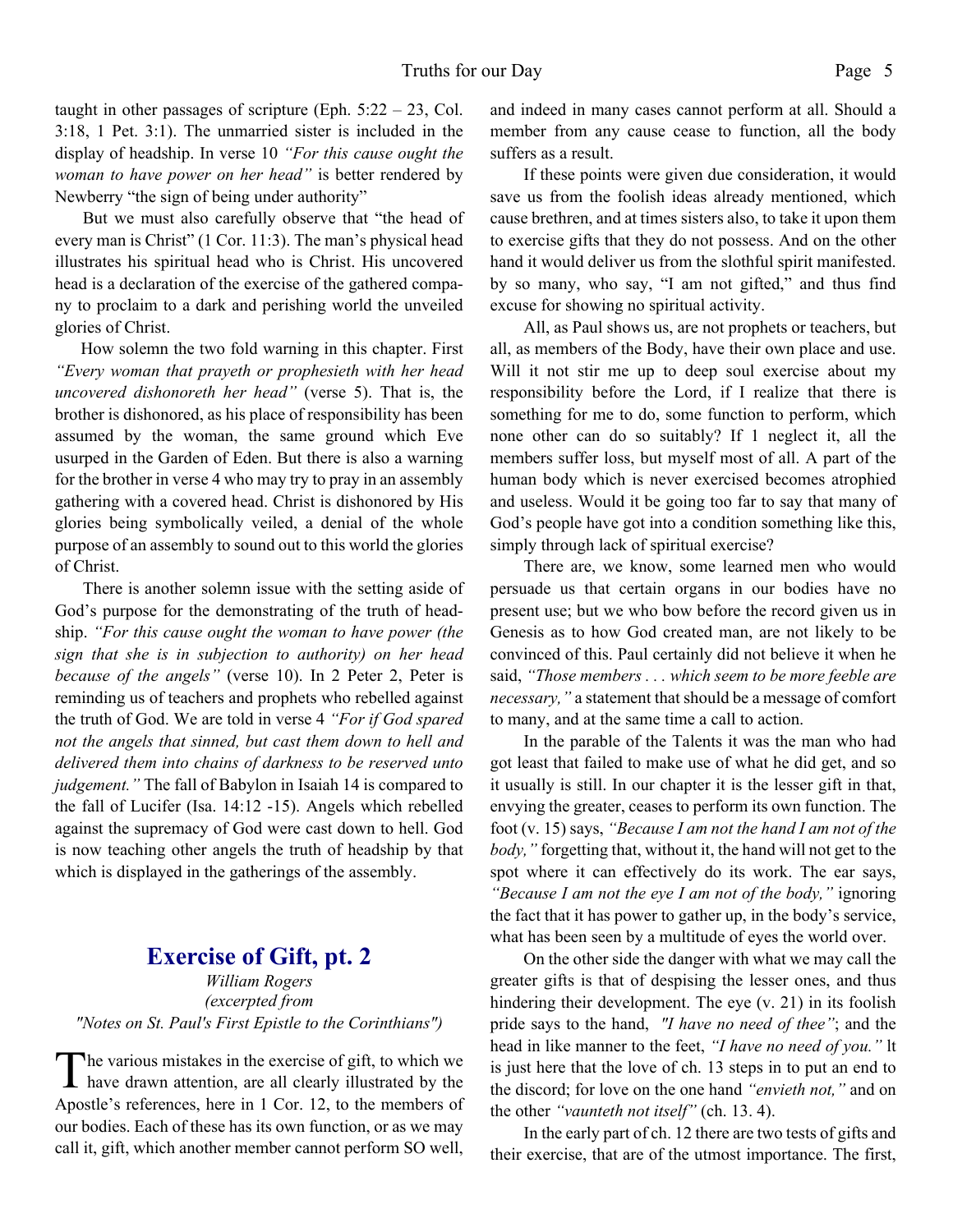which is given us in v. 3, suggests that all true gifts, rightly used, will honor the Lord Jesus; while the second, found in v. 7, reminds us that they will be to the, profit of His saints. To the latter of these we have already drawn attention; but the former is quite as important, and almost as easily applied. It is in fact the very first note struck by the apostle In introducing his subject, and is brought before us in a manner at once simple and tar reaching, by the use of a phrase that forms the bedrock of all Christian testimony, "Jesus is Lord." No great gift is required for the utterance of this, which is the confession of all who are saved; while the opposite expression, "Jesus is accursed," represents the attitude toward Him of the Christ-rejecting world. Yet, while thus put in the most extreme form possible, a test is here suggested which may readily be applied to every exercise of gift, but especially to that which is commonly

spoken of as "ministry." Does it glorify Christ, and bring home to me that "Jesus is Lord?" If so, there cannot be much the matter with it; while if the reverse is the case, no display of human ability or eloquence can make the evil thing right. These two tests, the glorifying of Christ, *me that "Jesus is Lord?"*and the profiting of saints or sinners, set up

boundaries beyond which no deviation is permissible. But within them there is ample room for diversity, diversity in the gifts themselves (v. 4), diversity in their ministry (v. 5), and diversity in their workings (v. 6 R.V.). It is somewhat interesting to note that these three verses, which show how wide is the diversity, are literally sandwiched between the two (vs. 3, 7) in which we find the tests that limit it.

 In the remainder of our chapter this variety in the gifts forms the most prominent feature. Not merely is it shown to be allowable, but it is insisted upon as necessary. The Apostle's reasoning is that if all were but one member, there would be no Body at all. *"If,"* says he, *"the whole were an eye, where were the hearing?"* (vs. 17-20). Nor will he permit them to escape by saying, perhaps we have the "seeing, and some other assembly the "hearing." "Ye are (the) Body of Christ," he replies, "and severally members thereof" (v. 27, R.V.). It has been sometimes asserted that the term "Body" is used only of the Church universal, but we have here at least one exception to that rule; and the implication seems to be that God designs each local company of His people to be a miniature (ed. note, perhaps better, "representative") of the whole, so far as that is possible.

 This line of truth was no doubt much needed at Corinth, and it is just as much needed today, for we are slow to see any value in gifts that differ appreciably from our own, or from those to which we have been accustomed. We incline to say to such, "I have no need of thee," and that all the more readily if, as is sometimes the case, at the back of the diversity of gifts there are different types of minds. This is perhaps what is suggested by the use, in the list of nine gifts which occupies vs. 8-10 of our chapter, of two separate Greek words for "another." The distinction between these is that one of them, "Eteros," as may be seen in "Trench on New Testament Synonyms," or any similar work, signifies "one of a different kind or type," while the other, "Allos," merely suggests "another of the same kind or type." The former word occurs but twice, between the 2nd and 3rd, and again between the 7th and 8th, of the nine gifts; while the latter is used in all the other cases. The effect of this is to sort the gifts into three groups, consisting of

A **test is here suggested** two, five, and two, respectively, in each of which those included are somewhat similar **every exercise of gift, but espe-** in type to one another, but differ widely *cially to that which is commonly* from those in another group. The first **spoken of as "ministry." Does it** contains those pertaining to knowledge, the **glorify Christ, and bring home to** last those pertaining to language, while the middle one includes those that are more noticeably miraculous. These groups are

> easily distinguishable in the R.V., because the members of each will be found coupled by "and"; while the separate groups are not, but have a colon instead of a semicolon between them. The distinction made is not without purpose, and does seem to imply that to different types of person are allotted differing types of gifts.

> We must not however, fail to notice that this diversity, of which the chapter is so full, is designed to promote real and vital unity. *"There are many members,"* says Paul, *"yet but one Body."* And again, *"God hath tempered the body together . . . that there should be no schism in the Body."* And in Eph. 4 it is even more forcibly emphasized that the goal in view in the use of the gifts is *"Till we all attain* (R.V.) *unto the unity of the faith, and of the knowledge of the Son of God, unto a perfect man, unto the measure of the stature of the fulness of Christ."*

> Another lesson, which at first sight appears very strange, is taught us here. It is that the lesser gifts are those which least of all can be done without. As the Apostle expresses it, *"Much more those members . . . which seem to be more feeble are necessary"* (v. 22). And yet this is true *even* in nature, for we may make shift to do without an eye or a hand, while there are parts, hidden and internal, deprived of which we could not live. So in the Church we may manage to get along in some fashion without great

*which may readily be applied to*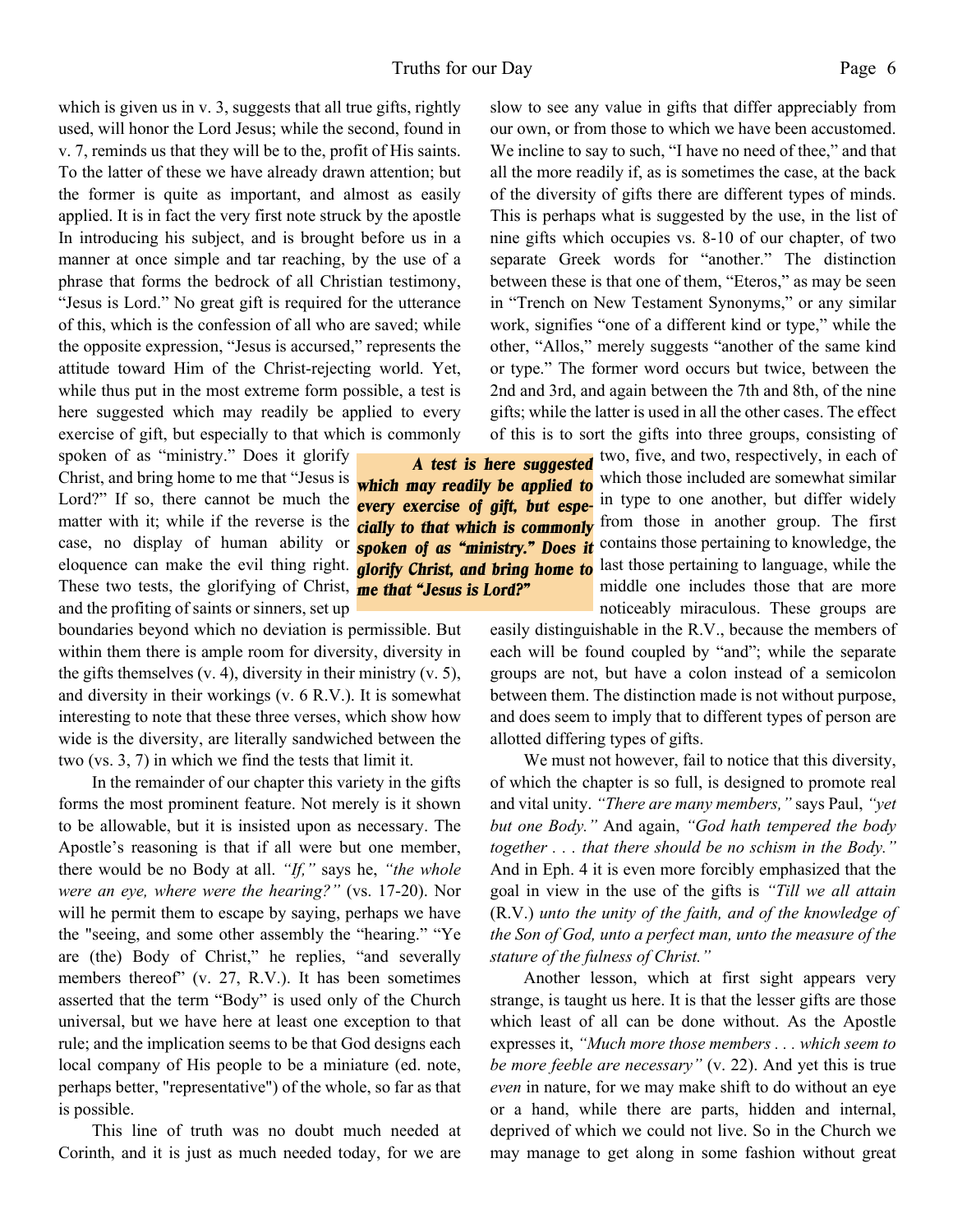teachers or great evangelists: but the brethren, and sisters also, whose names are unknown outside their *own* immediate circle, and perhaps not much set by even there, form the "uniting bands" of Col. 2:19 and Eph. 4:16, binding in a quiet way the saints of God together, and pushing on His work while keeping in the background themselves. THESE are what we cannot do without. So let us see to it that we bestow the more abundant honor upon him.

God never goes back, and if we walk with Him, we never shall. Walking is a regular, uniform motion, step by step, each one in advance of the last. It is not a rush, a leap, a spurt, but a steady progress from one point to another. Going forward is the only security against going back. By slow degrees the likeness of Christ is perfected, as day by day we sensibly dwell in the secret of His presence. Men who walk with God understand in their own real experience what it is to hear the soft footfall of the Divine Master, and to hear His whisperings in their hearts.

Thomas Cook

# **Jonah, pt 6**

*Steve Walvatne*

#### **The Manifestation**

*"…What meanest thou, O sleeper?…I am an Hebrew; and I fear the Lord…Cast me forth into the sea…for I know that for my sake this great tempest is upon you"* (1:6, 9, 12).

Guilt like a tyrant gnaws at the mind and grates on the conscience, enfeebling both the spiritual and physical If uilt like a tyrant gnaws at the mind and grates on the wellbeing of the one so burdened. *"When I kept silence,"* said David, *"my bones waxed old through my roaring all the daylong"* (Ps. 32:3). In the first half of this chapter, Jonah has gone from the Lord's presence to the lowest part of a boat, yet silence is all we've gotten from him. Perhaps the weight of his deeds remained unfelt to this point, but the anxiety of guilt was certain to arrest him soon. Like bitter medicine, it was a necessary aid to recovery. However difficult or demeaning the process might be, Jonah had to come clean if God was to heal him. The same is true still if we dishonor our Lord. We'll explore "The Manifestation" of Jonah's sin under three headings, by noting,

- 1. His Confrontation by the Captain
- 2. His Confession to the Crew
- 3. His Concession to the Chaos

#### **His Confrontation by the Captain**

*"…But Jonah was gone down into the sides of the ship; and he lay, and was fast asleep. So the shipmaster came to him, and said unto him, 'What meanest thou, O sleeper? arise, call upon thy God, if so be that God will think upon us, that we perish not'"* (vv. 5-6). We have already noted Jonah's downward course from God, but these words show its extent. Jonah likely groaned in recalling this. The end of verse 5 contradicts everything Jehovah commanded in verse 2. Jonah was to visit the hosts of *"Nineveh, that great CITY,"* but instead, he's alone. He was to "ARISE" and "GO," but he "reclines." He was to "CRY" against Nineveh, but he's "fast asleep." In short, Jonah was Retreating, Reclining, and Retiring, all characteristics of a Christian in reverse.

Jonah Retreating: This is an early indicator of sin in a believer's life, for disobedience evokes estrangement. Unjudged sin puts a distance between the offender and God, which inevitably spreads, affecting fellowship with other believers and attendance at assembly meetings. Convicted reading their Bibles, wayward souls avoid it or twist it to pacify their conscience, even lashing out at brethren who preach it faithfully. Modern-day Jonahs are miserable, but they need not remain so. Confession lightens the soul and restores fellowship with God. Jonah, however, remained unrepentant.

Jonah Reclining: No longer shocked by his strange surroundings, the prophet settled back. He grew increasingly comfortable; a clue things were descending from bad to worse. Those reaching this point, frequently mistake their transitory ease for spiritual strength. That notion is deceptive, however, because spiritual vitality is actually waning. Jonah's relaxed state of concealment disqualified him for divine service – *"He that covereth his sins shall not prosper…"* (Pr. 28:13). Samson was correct in telling Delilah, *"I have been a Nazarite unto God from my mother's womb: if I be shaven, then my strength will go from me, and I shall be like any other man"* (Judg. 16:17).

Jonah Retiring: He was "fast asleep" or "snoring" (Septuagint).It was "deep sleep," akin to Adam's experience when God removed a rib to form Eve (Gen. 2:21). Though technically alive, Jonah was dead to everything. Even the heaven-sent storm hadn't aroused him. As sailors struggled on deck, Jonah snoozed beneath their feet. Stunned by this lack of concern, the captain urged him to awaken and pray. Writes Douglas Stuart, "…The first words ascribed to the captain, "Get up! Call…", contain the two verbs God had used in summoning Jonah to preach against Nineveh in verse 2" (Word Biblical Commentary,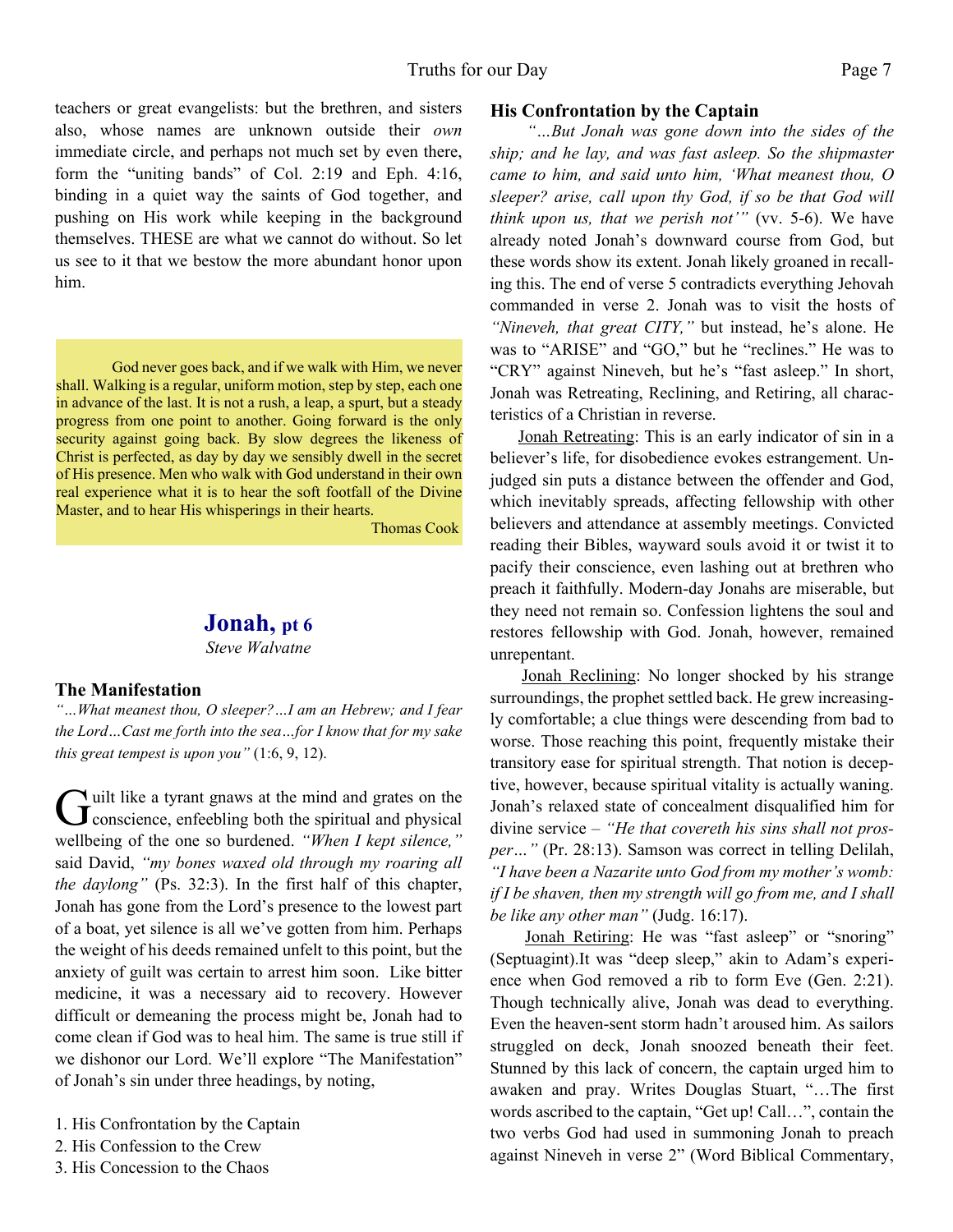#### Truths for our Day Page 8

Jonah). Like Peter after denying the Savior, Jonah would have *"remembered the word of the Lord"* (Lk.22:61) and felt sin's bitterness in his soul. *"Bread of deceit is sweet to a man; but afterwards his mouth shall be filled with gravel"* (Prov. 20:17). Difficult as it was, Jonah's recovery was starting now. He was even pressed to pray, but when had he last done that? "Every sin," said J.H. Jowett, "works like a drug, and continued sin tends to stupefaction. The more we sin, the less we care. It is the subtlety of sin to create delusive conditions, and a very fatal part of the delusion is a deadly sense of contentment…But it is the comfort of the

opium-eater, it is the sleep of the benumbed…" (*The Eagle Life and Other Studies in the Old Testament*).

#### **His Confession to the Crew**

*"I am an Hebrew; and I fear the Lord, the God of heaven, which hath made the sea and the dry land"* (v.9). Cornered, Jonah could no longer remain silent. He was now

"summoned to the bar of justice" (Jim Flanigan quoting F.A. Tatford: What the Bible Teaches: Jonah). The mariners peered at Jonah, desiring answers to their queries. Solomon may have pictured just such a spectacle when writing, "A righteous man falling down before the wicked, is as a troubled fountain and a corrupt spring" (Pr. 25:26). The entire scenario was unseemly, yet Jonah could only blame himself. "Here was a righteous man fallen in the worst sense – fallen from his righteousness," writes Patrick Fairbairn. "More than that, a prophet specially raised up and supernaturally endowed for advancing among men the interests of God's kingdom…[is] found an occasion of trouble and distress, a terror to himself and a bane to others" (Jonah: His Life, Character, and Mission). If a prophet of God could sink so low, then surely we have reason to beware. Satan's "fiery darts" (or, "ignited missiles," Eph. 6:16) are particularly aimed at faithful believers, for if he succeeds in marring their testimony, the potential for further fallout is enormous.

While Jonah's answer was short, it was honest, and that's the key ingredient. True confession never lends itself to wordiness. Contrite souls, agonizing over failure, find tears flow freer than words. But they must acknowledge their sin. "Nothing is settled until it is settled right…and being right with God, everything else will fall into its place.." (Joseph Parker: *Preaching Through the Bible: vol. 9*).

Restoration's path tends to run backwards. A call to divine service originates privately before God. Once convinced of the Lord's will, then and only then does the servant step out before men. In restoration, however, God often uses individuals to expose wayward saints. We see it here regarding Jonah, and again, in other passages of Scripture (e.g. 2 Sam. 12 and Mk. 14:66-72). Following that exposure, the "caught" gradually understand the wickedness of their deed, and long to be right with God. Jonah's recovery began aboard ship, but was finalized before Jehovah at the bottom of the sea.

Carefully note Jonah's response to the mariners' questions. They sought the perpetrator behind their dilemma and verse 10 says the mariners *"knew that he fled from the*

> *presence of the Lord, because he had told them."* Then they wanted personal information, which Jonah gave in verse 9. "It is somewhat to his credit," writes J. Flanigan, "that he offers no justification for his disobedience, nor does he seek to mitigate it in any way."

*"I am an Hebrew,"* said Jonah. Right from the start, he linked himself to God's

chosen people derived from Abraham, Isaac, and Jacob (Ex. 9: 1). Hebrews throughout history were a reproached people, yet Jonah like Moses earlier (Heb. 11:24-26), was not ashamed to identify with them. Today, "Christians" (at least in the Scriptural sense) are maligned (even martyred), especially when linked to those gathering outside religious Christendom. Do we put our "colors to the mast," or are we hesitant to own allegiance with ones so despised? Jonah clarified his relationship.

*"I fear the Lord (Jehovah).*" Though his current state belied this, Jonah's words evidently carried some weight with the sailors. By alluding to the "God of heaven," or better, the "God of the heavens" (JND), he distinguished himself from pagan idolatry (for other examples, see Gen. 24:3; Ezra 1:2; 5:11, 12; Neh. 1:5; 2:20; Dan. 2:19). Our profession and practice ought to do likewise, for all idolatrous ritual is an abomination to God (e.g. Deut. 7:25). We need not apologize for truth we uphold, because it emanates from God's Word.

Jonah *"feared" ("reverenced" or "worshipped") the God of the heavens who "hath made the sea and the dry land.*" This was "the One, Self-existing God; He who alone IS, who made all things, [and] in whose hands are all things" (E.B. Pusey: *Barnes Notes*). His specific reference to the land and sea would clearly resonate with these weary sailors. Though failing his divine call, Jonah spake faithfully to these men, going even further ("faithful unto death," Rev. 2:10) in his next statement.

*Whatever it costs to pursue a worldly path from God, always remember, that the price of a return ticket will be higher.*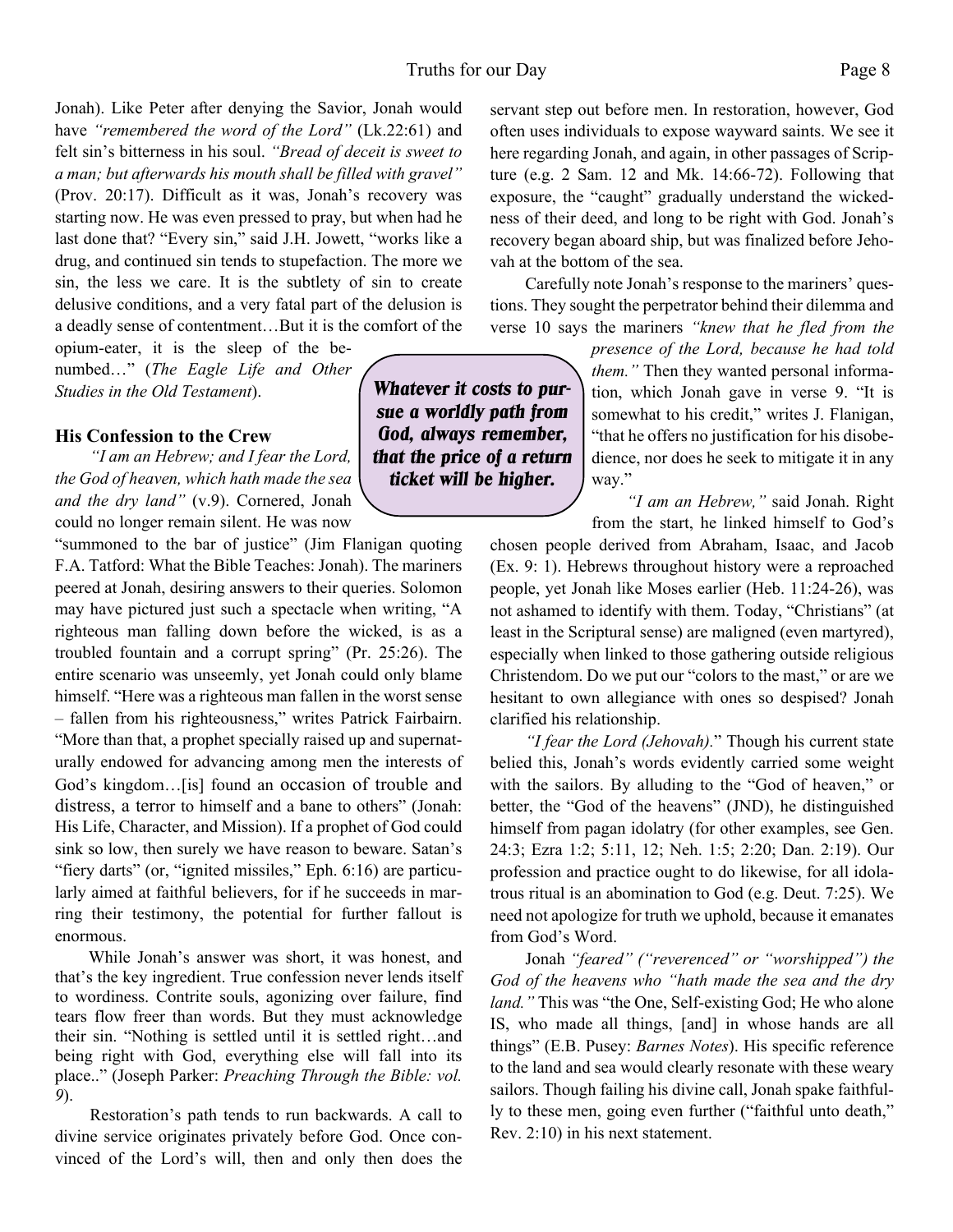#### **His Concession to the Chaos**

*"Take me up, and cast me forth into the sea; so shall the sea be calm unto you: for I know that for my sake this great tempest is upon you"* (v.12). Jonah conceded to the surrounding chaos by yielding his life to its power. How he acquired God's mind in the matter is unknown, but "as the storm was sent for him, it would not go off without him" (George Young: *Lectures on the Book of Jonah*). His response to the mariners' question was nothing short of courageous and likely elicited wonder from the crew. The poet caught the sense of this when he penned,

Lo! Upon the reeling deck, a weary stranger stands,

- And to the dark devoted crew, stretches suppliant hands; "From the face of God, from the face of God, from the face of God ye flee;
- 'Tis the blast of breath from His nostrils, that shakes this stormy sea.

But take ye me and cast me, into the troubled deep,

And the wrath roused up against you, will be pacified and sleep."

*"Take me up,"* said Jonah, and after much effort to avoid it, the mariners *"took up Jonah"* (v.15), something E. W. Bullinger says was done with "reverence or care" (*The Companion Bible*). The Lord Jesus also spoke of being "lifted up" (Jn. 12:32), but His handling came *"by wicked hands" that cruelly nailed Him to the tree"* (Acts 2:23).

*"And cast me forth into the sea."* What a dreadful death sentence! For sailors to be spared, Jonah must sink in the sea. We cannot read this without thinking of Calvary. There, the "Greater than Jonah" sank into "the deeps" (Ps. 88:6), that sinners might be saved!

But stop a moment and consider the true cost of Jonah's flight from God. What he paid the captain paled in comparison to what he paid now. There's a lesson in this. Whatever it costs to pursue a worldly path from God, always remember, that the price of a return ticket will be higher. We cannot sin with impunity. Naomi was a sorrowful witness and warning to this: *"I went out full, and the Lord hath brought me home again empty…"* (Ruth 1:21). Praise God that He brings us home, but as Jonah was finding, the avenue through which He brings us, is punctuated by pain. *"Now no chastening for the present seemeth to be joyous, but grievous: nevertheless afterward it yieldeth the peaceable fruit of righteousness unto them which are exercised thereby"* (Heb. 12:11).

We close by noting Jonah's last words to the crew: *"I know, that for my sake this great tempest is upon you."* The prophet's disobedience had far-reaching effects, for sin is not easily contained. "How very solemn…if God in dealing

with us for our unfaithfulness and sin must bring trouble and distress to those about us!" (G.C. Willis: *Lessons from Jonah*). These may include family members, fellow saints, or even business associates, "for none of us liveth to himself" (Rom. 14:7). Surely, thoughts of this, search our hearts. *"He hath shewed thee, O man, what is good; and what doth the Lord require of thee, but to do justly, and to love mercy, and to walk humbly with thy God"* (Micah 6:8). *(continued)*

#### **"COMPARISON"** *Robert Surgenor*

Those who are well acquainted with holy scripture will<br>acknowledge that the God of Israel, who is the Father hose who are well acquainted with holy scripture will of all Christians, is a God of divine order. This is repeatedly manifested in the Bible. Would it surprise you to know that God programmed a timetable of 490 years for three great eras of time?

The first era commenced when Israel went into the land of Canaan to possess their inheritance. That was in BC 1586. From that time to the establishment of the kingdom under Saul was 490 years, dated at BC 1096.

From the establishment of the kingdom under Saul, on to the servitude of Israel, was exactly the same amount of time as the first era, namely 490 years! In BC 606, Solomon's Temple was destroyed and Israel was taken down to Babylon for 70 years.

The third era also lasted exactly 490 years. That era was from the dedication of Solomon's Temple, in his eleventh year of reign in BC 1005, on to the dedication of the second temple in the sixth year of Darius' reign in BC 515 was exactly 490 years. (Date in Newberry Bible, 2 Chr. 5:1).

It is this third era that we wish to consider with you, for there are some very pregnant truths and exhortations for us, connected with Israel at that particular time. As Paul wisely said, *"For whatsoever things were written aforetime were written for our learning, that we through patience and comfort of the scriptures might have hope"* (Rom. 15:4). Paul's little remark tells out one vital point in the Christian's life: Read and Study the Old Testament!

It is very interesting to note that the word "learning" in Romans 15:4, is translated, "doctrine" in 2 Timothy 3:16. *"All scripture is given by inspiration of God, and is profitable for doctrine, for reproof, for correction, for instruction in righteousness"* (2 Tim. 3:16). I have heard the old song that one cannot build a doctrine on Old Testament truths, but let me say this, that many scriptures